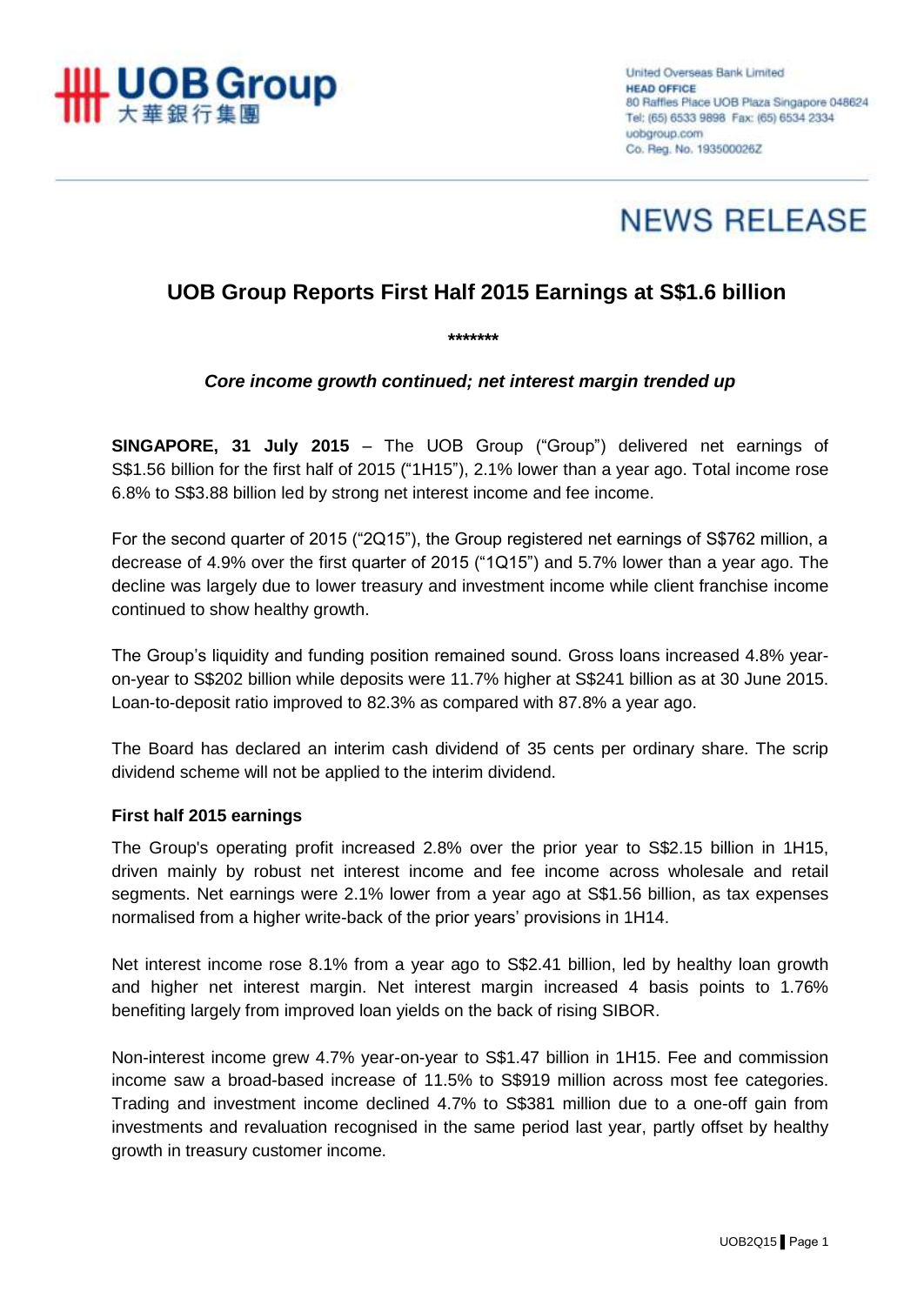Total expenses increased 12.1% to S\$1.73 billion mainly due to higher staff costs, revenue and IT-related expenses as the Group continued to invest in talent and technology infrastructure to support its growing franchise. Expense-to-income ratio was higher at 44.5% in 1H15 as compared with 42.4% a year ago.

Total allowances for 1H15 were S\$321 million, an increase of 4.7% year-on-year, while the total loan charge-off rate remained at 32 basis points. Specific allowances on loans increased to S\$221 million mainly from Singapore, Indonesia and Greater China.

### **Second quarter 2015 earnings**

#### **2Q15 versus 2Q14**

The Group reported lower net earnings of S\$762 million in 2Q15, a decrease of 5.7% when compared with 2Q14.

Net interest income strengthened 7.9% from a year ago to S\$1.21 billion in 2Q15 on higher loan growth and net interest margin. Net interest margin increased 6 basis points to 1.77%, contributed mainly by higher loan yields as the loan portfolio re-priced on SIBOR increases.

Fee and commission income grew 13.4% to S\$465 million in 2Q15 with double-digit growth registered in wealth management, credit card and fund management income. Trading and investment income was lower at S\$156 million mainly due to a one-off gain from investments and revaluation recognised in 2Q14. Consequently, non-interest income for 2Q15 decreased 6.1% to S\$714 million.

Total expenses increased 11.4% from a year ago to S\$877 million in 2Q15 due to higher staff costs and IT-related expenses to support franchise growth.

Total allowances of S\$152 million in 2Q15 were little changed from a year ago.

### **2Q15 versus 1Q15**

Compared with the previous quarter, net earnings were 4.9% lower at S\$762 million.

Net interest income increased 1.0% quarter-on-quarter to S\$1.21 billion in 2Q15. Net interest margin increased 1 basis point to 1.77% mainly due to higher loan yield.

Fee and commission income grew 2.6% to S\$465 million in 2Q15, contributed mainly by higher fee income from fund management and credit cards. Trading and investment income decreased 30.5% to S\$156 million in 2Q15 amid market volatility.

Total expenses increased 2.8% to S\$877 million mainly due to continued investment in people capabilities.

Total allowances were 10.0% lower quarter-on-quarter at S\$152 million due to the write-back of general allowances relating to debt securities. Specific allowances on loans increased from S\$61 million to S\$160 million as additional allowances were provided mainly for legacy nonperforming loans ("NPL") in Singapore, Indonesia and Greater China.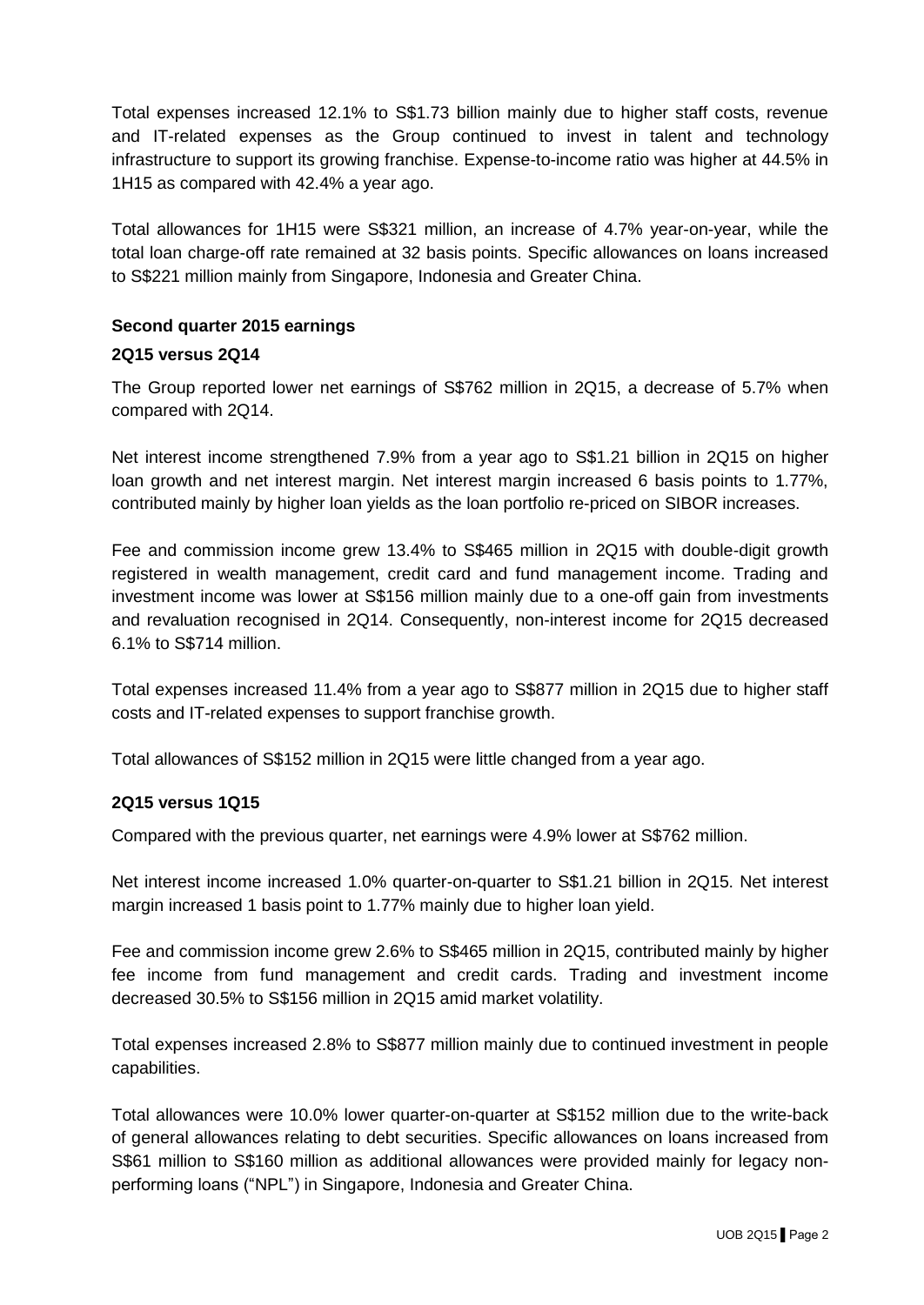Contribution from associates' profits increased to S\$40 million from S\$4 million in 1Q15.

Tax expense was S\$173 million in 2Q15, an increase of 30.3% over the previous quarter due to a tax write-back in 1Q15.

## **Strong balance sheet and capital position**

Gross loans grew 4.8% year-on-year to S\$202 billion as at 30 June 2015. Loan growth was broad-based across most territories and industries. Compared with 1Q15, loans declined 0.5% due to currency effects. In constant currency terms, the underlying loan growth was 1%.

The Group continued to maintain a strong funding position with customer deposits increasing by 11.7% from a year ago to S\$241 billion as at 30 June 2015. Compared with the previous quarter, customer deposits grew by 0.9%, mainly led by Singapore and US dollar deposits. The Group's loan-to-deposit ratio improved from 87.8% a year ago to 82.3% as at 30 June 2015. The Singapore dollar and all-currency liquidity coverage ratios were 166% and 142% respectively, well above the regulatory requirements of 100% and 60%.

Asset quality remained sound. Group NPL ratio remained stable at 1.2% as at 30 June 2015, with strong NPL coverage of 144.1%.

Shareholders' equity was S\$30.5 billion as at 30 June 2015, 8.7% higher from a year ago largely contributed by net profit and improved valuations on available-for-sale investments. Compared with 1Q15, shareholders' equity was 0.9% lower due to final dividends paid. Return on equity was 10.8% for 1H15.

As at 30 June 2015, the Group's strong capital position remained well above the MAS minimum requirements with Common Equity Tier 1 and Total CAR at 14.0% and 16.8% respectively. The Group's leverage ratio stood at 7.6% as at 30 June 2015, well above the minimum requirement of 3%.

### **CEO's statement**

Mr Wee Ee Cheong, UOB Group's Deputy Chairman and Chief Executive Officer, said, "Our core business continued to deliver with growth in net interest income and fee income. Our balance sheet remains strong. Even as growth is expected to moderate in the regional markets, we are comfortable with the resilience of our portfolio and adequate level of provisions.

"We continue to invest in capabilities to tap the growing opportunities arising from increased regional connectivity. Our recently opened Myanmar branch will strengthen our ability to support our clients as they expand regionally. We are also investing in areas including digitalisation to enhance connectivity and customer experience across delivery channels.

"By tapping on our core strengths – an integrated network, deep customer insights, regional expertise and strong balance sheet – coupled with new digital capabilities, we are confident of continuing to deliver value to our customers and shareholders in the long run."